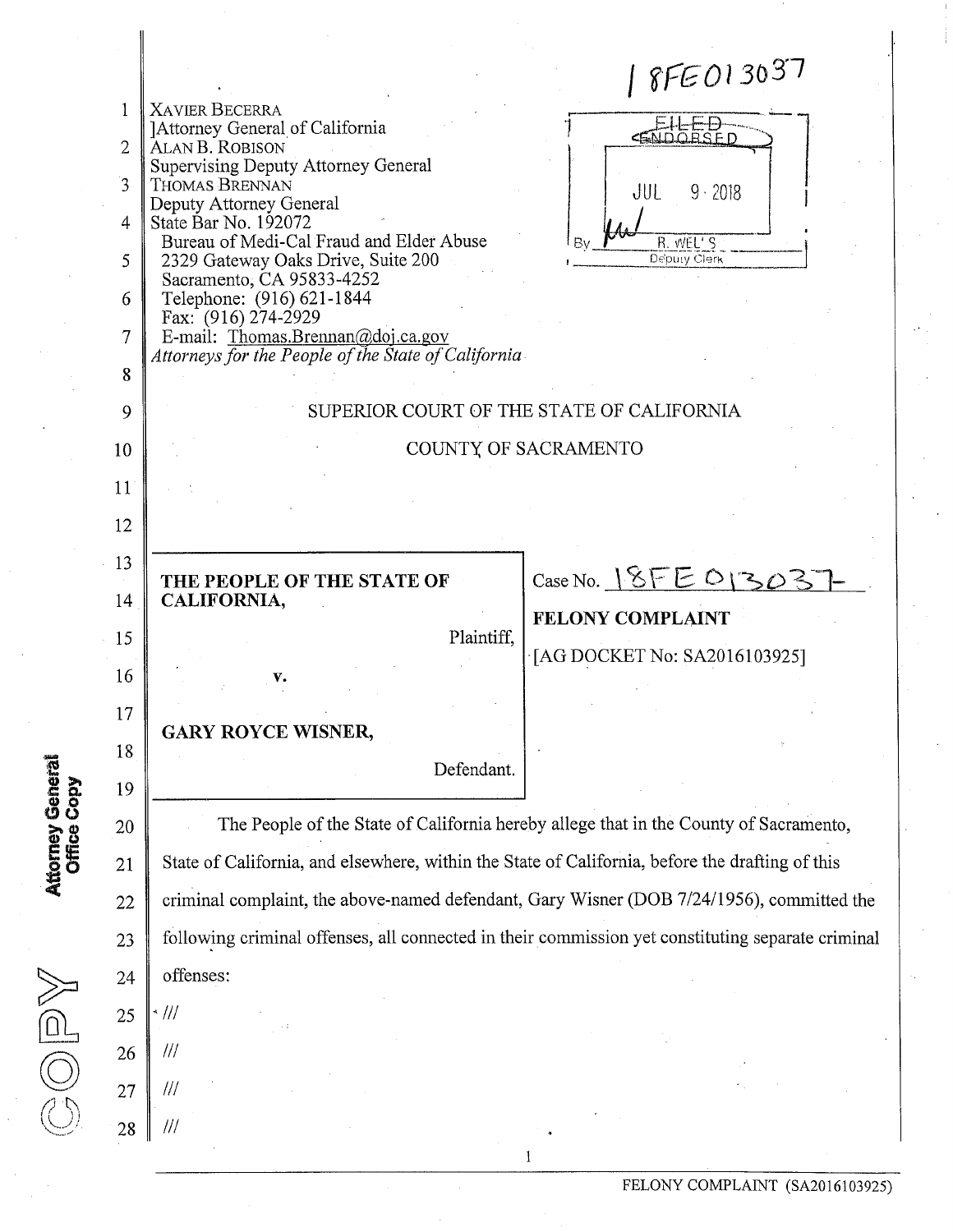| 1              | <b>COUNT 1</b>                                                                                                             |  |  |
|----------------|----------------------------------------------------------------------------------------------------------------------------|--|--|
| 2              | Penal Code section 550, subdivision $(a)(5)$ – Felony<br>Healthcare Insurance Fraud - 2, 3, or 5 years                     |  |  |
| 3              | On or about, and between, August 17, 2016 and December 6, 2016, Gary Wisner did                                            |  |  |
| 4              | knowingly prepare, make, or subscribe writings, with the intent to present and use them, or allow                          |  |  |
| $\overline{5}$ | them to be presented, in support of false and fraudulent claims involving J. Martinez and the                              |  |  |
| 6              | Medi-Cal Healthcare Insurer, in violation of Penal Code section 550, subdivision (a)(5), a felony.                         |  |  |
| 7              |                                                                                                                            |  |  |
| 8<br>9         | <b>COUNT 2</b><br>Penal Code section 550, subdivision $(a)(5)$ – Felony<br>Healthcare Insurance Fraud $-2$ , 3, or 5 years |  |  |
| 10             | On or about, and between, July 10, 2015 and July 29, 2016, Gary Wisner did knowingly                                       |  |  |
| 11             | prepare, make, or subscribe writings, with the intent to present and use them, or allow them to be                         |  |  |
| 12             | presented, in support of false and fraudulent claims involving K. Chitwood and the Medi-Cal                                |  |  |
| 13             | Healthcare Insurer, in violation of Penal Code section 550, subdivision (a)(5), a felony.                                  |  |  |
| 14             |                                                                                                                            |  |  |
| 15<br>16       | <b>COUNT 3</b><br>Penal Code section 550, subdivision $(a)(5)$ – Felony<br>Healthcare Insurance Fraud $-2$ , 3, or 5 years |  |  |
| 17             | On or about, and between, May 29, 2015 and March 23, 2016, Gary Wisner did                                                 |  |  |
| 18             | knowingly prepare, make, or subscribe writings, with the intent to present and use them, or allow                          |  |  |
| 19             | them to be presented, in support of false and fraudulent claims involving M. Berkeland and the                             |  |  |
| 20             | Medi-Cal Healthcare Insurer, in violation of Penal Code section 550, subdivision (a)(5), a felony.                         |  |  |
| 21             | <b>COUNT4</b>                                                                                                              |  |  |
| 22             | Penal Code section 550, subdivision $(a)(5)$ – Felony<br>Healthcare Insurance Fraud $-2$ , 3, or 5 years                   |  |  |
| 23             | On or about, and between, April 15, 2016 and October 31, 2016, Gary Wisner did                                             |  |  |
| 24             | knowingly prepare, make, or subscribe writings, with the intent to present and use them, or allow                          |  |  |
| 25             | them to be presented, in support of false and fraudulent claims involving B. Frechette and the                             |  |  |
| 26             | Medi-Cal Healthcare Insurer, in violation of Penal Code section 550, subdivision (a)(5), a felony.                         |  |  |
| 27             | 111                                                                                                                        |  |  |
| 28             |                                                                                                                            |  |  |

2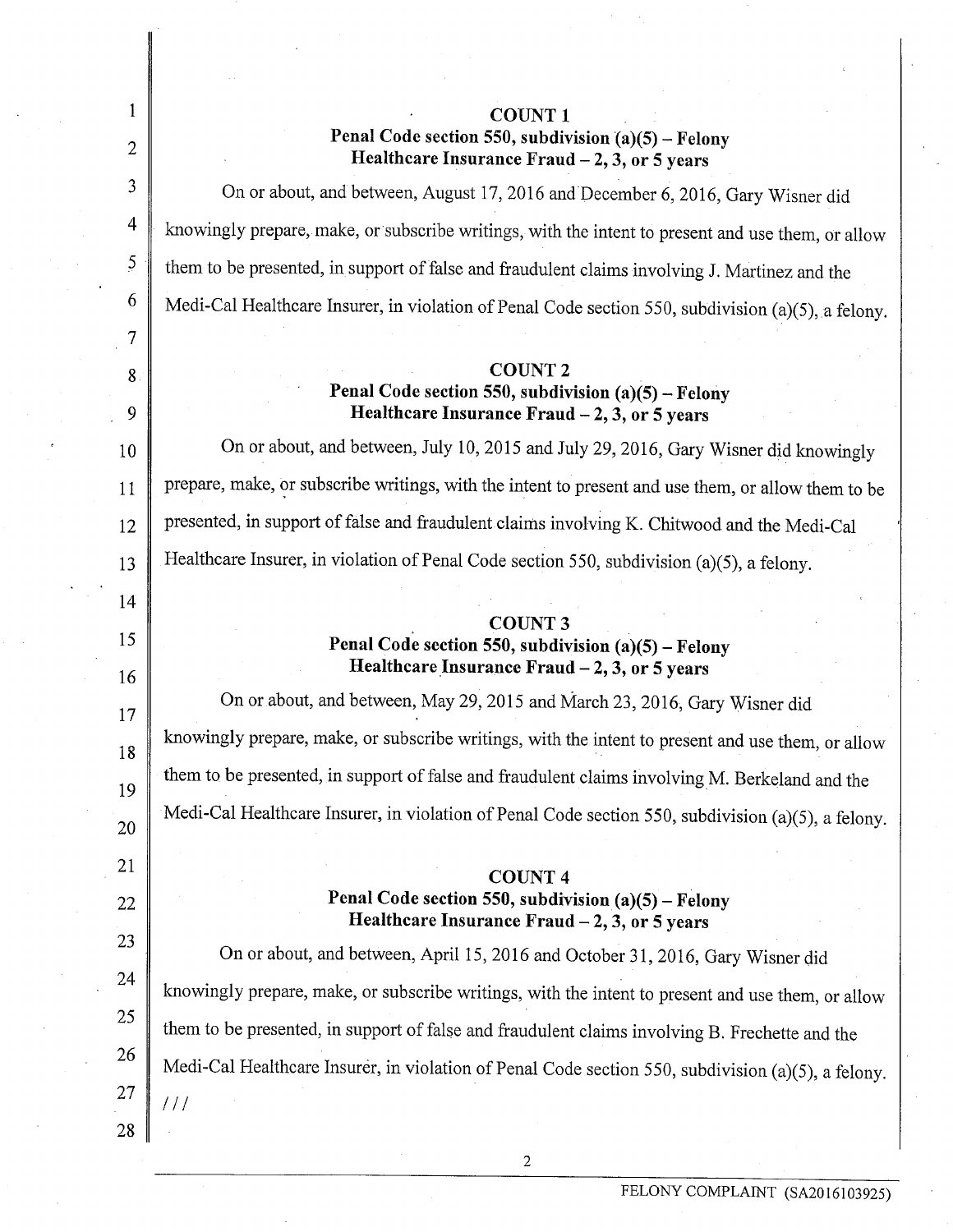| 1               | <b>COUNT 5</b>                                                                                                                       |  |  |  |
|-----------------|--------------------------------------------------------------------------------------------------------------------------------------|--|--|--|
| $\overline{2}$  | Penal Code section 550, subdivision $(a)(5)$ – Felony<br>Healthcare Insurance Fraud - 2, 3, or 5 years                               |  |  |  |
| 3               | On or about, and between, January 12, 2016 and December 1, 2016, Gary Wisner did                                                     |  |  |  |
| 4               | knowingly prepare, make, or subscribe writings, with the intent to present and use them, or allow                                    |  |  |  |
| 5               | them to be presented, in support of false and fraudulent claims involving A. Suddith and the                                         |  |  |  |
| 6               | Medi-Cal Healthcare Insurer, in violation of Penal Code section 550, subdivision (a)(5), a felony.                                   |  |  |  |
| 7               |                                                                                                                                      |  |  |  |
| 8<br>9          | <b>COUNT 6</b><br>Penal Code section 550, subdivision $(a)(5)$ – Felony<br>Healthcare Insurance Fraud $-2$ , 3, or 5 years           |  |  |  |
| 10              | On or about, and between, October 28, 2013 and September 23, 2016, Gary Wisner did                                                   |  |  |  |
| 11              | knowingly prepare, make, or subscribe writings, with the intent to present and use them, or allow                                    |  |  |  |
| 12              | them to be presented, in support of false and fraudulent claims involving C. Grabowski and the                                       |  |  |  |
| 13              | Medicare Healthcare Insurer, in violation of Penal Code section 550, subdivision (a)(5), a felony.                                   |  |  |  |
| 14              |                                                                                                                                      |  |  |  |
| 15<br>16        | <b>COUNT7</b><br>Penal Code section 550, subdivision (a)(5) - Felony<br>Healthcare Insurance Fraud $-2$ , 3, or 5 years              |  |  |  |
| 17 <sup>′</sup> | On or about, and between, January 7, 2013 and September 9, 2016, Gary Wisner did                                                     |  |  |  |
| 18              | knowingly prepare, make, or subscribe writings, with the intent to present and use them, or allow                                    |  |  |  |
|                 | them to be presented, in support of false and fraudulent claims involving B. Figueroa and the                                        |  |  |  |
| 19              | Medicare Healthcare Insurer, in violation of Penal Code section 550, subdivision (a)(5), a felony.                                   |  |  |  |
| 20              | <b>COUNT 8</b>                                                                                                                       |  |  |  |
| 21              | Penal Code section 550, subdivision $(a)(5)$ – Felony                                                                                |  |  |  |
| 22              | Healthcare Insurance Fraud $-2$ , 3, or 5 years<br>On or about, and between, November 6, 2013 and February 13, 2015, Gary Wisner did |  |  |  |
| 23              |                                                                                                                                      |  |  |  |
| 24              | knowingly prepare, make, or subscribe writings, with the intent to present and use them, or allow                                    |  |  |  |
| 25              | them to be presented, in support of false and fraudulent claims involving G. Mettler and the                                         |  |  |  |
| 26              | Medicare Healthcare Insurer, in violation of Penal Code section 550, subdivision (a)(5), a felony.                                   |  |  |  |
| 27              |                                                                                                                                      |  |  |  |
| 28              | 111                                                                                                                                  |  |  |  |

**3**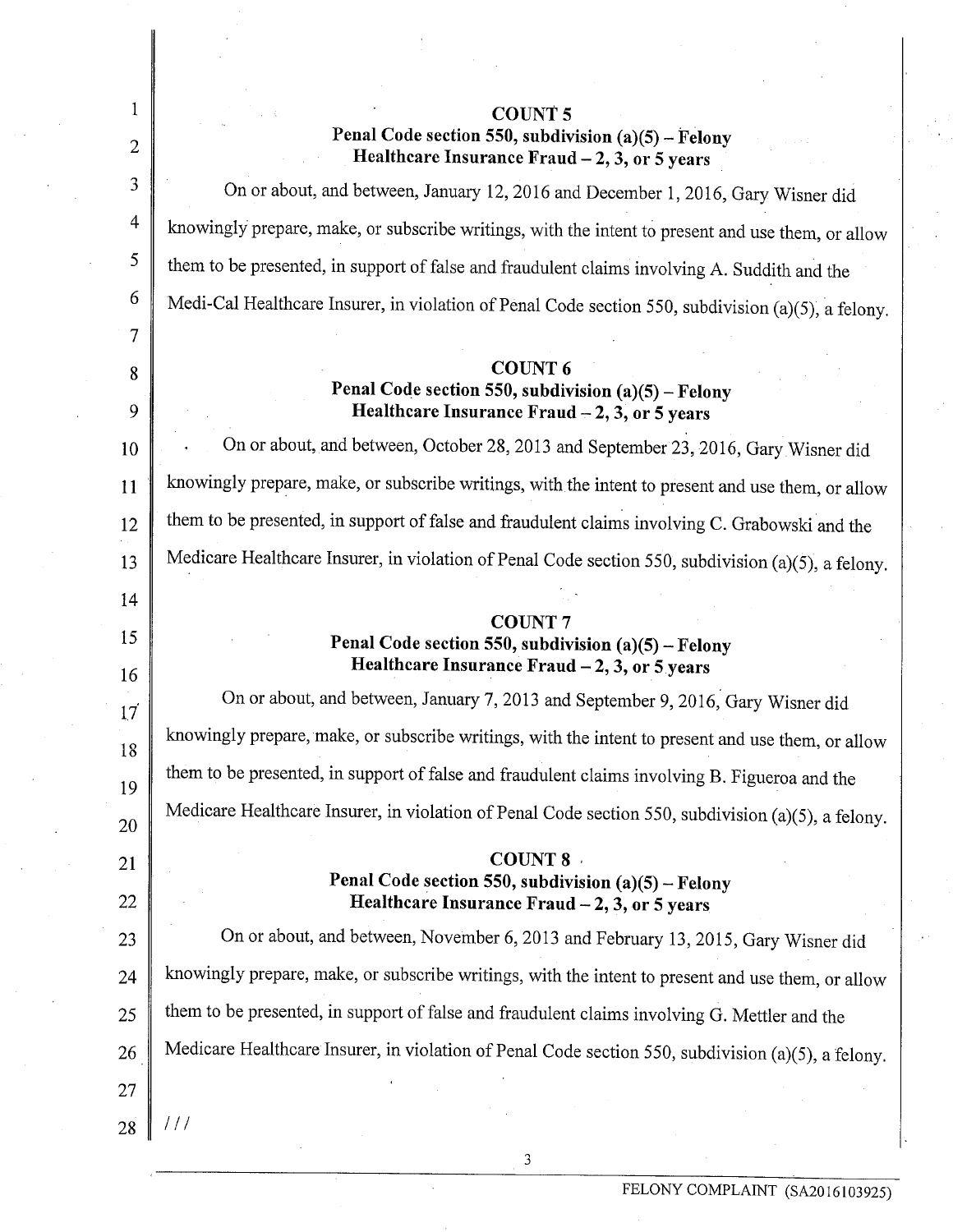| $\mathbf{1}$   | COUNT 9                                                                                                |  |  |  |
|----------------|--------------------------------------------------------------------------------------------------------|--|--|--|
| $\overline{2}$ | Penal Code section 550, subdivision $(a)(5)$ – Felony<br>Healthcare Insurance Fraud - 2, 3, or 5 years |  |  |  |
| 3              | On or about, and between, February 7, 2013 and September 23, 2015, Gary Wisner did                     |  |  |  |
| $\overline{4}$ | knowingly prepare, make, or subscribe writings, with the intent to present and use them, or allow      |  |  |  |
| 5              | them to be presented, in support of false and fraudulent claims involving M. Brusstar and the          |  |  |  |
| 6              | Medicare Healthcare Insurer, in violation of Penal Code section 550, subdivision (a)(5), a felony.     |  |  |  |
| 7              |                                                                                                        |  |  |  |
| 8              | <b>COUNT 10</b>                                                                                        |  |  |  |
| 9              | Penal Code section 550, subdivision (a)(5) - Felony<br>Healthcare Insurance Fraud - 2, 3, or 5 years   |  |  |  |
| 10             | On or about, and between, April 1, 2016 and August 26, 2016, Gary Wisner did                           |  |  |  |
| 11             | knowingly prepare, make, or subscribe writings, with the intent to present and use them, or allow      |  |  |  |
| 12             | them to be presented, in support of false and fraudulent claims involving K. Rosen and the             |  |  |  |
| 13             | Medicare Healthcare Insurer, in violation of Penal Code section 550, subdivision (a)(5), a felony.     |  |  |  |
| 14             | I declare under penalty of perjury, on information and belief, pursuant to the laws of the             |  |  |  |
| 15             | State of California, that the foregoing is true and correct.                                           |  |  |  |
| 16             | Dated: July $\bigcup$ $\bigcup$ 2018<br>Respectfully Submitted,                                        |  |  |  |
| 17             | <b>XAVIER BECERRA</b>                                                                                  |  |  |  |
| 18             | Attorney General of California                                                                         |  |  |  |
| 19             |                                                                                                        |  |  |  |
| 20             |                                                                                                        |  |  |  |
| 21             | Thomas M. Brennan<br>Deputy Attorney General                                                           |  |  |  |
| 22             | Attorneys for the People of the State of<br>California                                                 |  |  |  |
| 23             |                                                                                                        |  |  |  |
| 24             |                                                                                                        |  |  |  |
| 25             |                                                                                                        |  |  |  |
| 26             |                                                                                                        |  |  |  |
|                |                                                                                                        |  |  |  |
| 27             |                                                                                                        |  |  |  |
| 28             |                                                                                                        |  |  |  |

**4**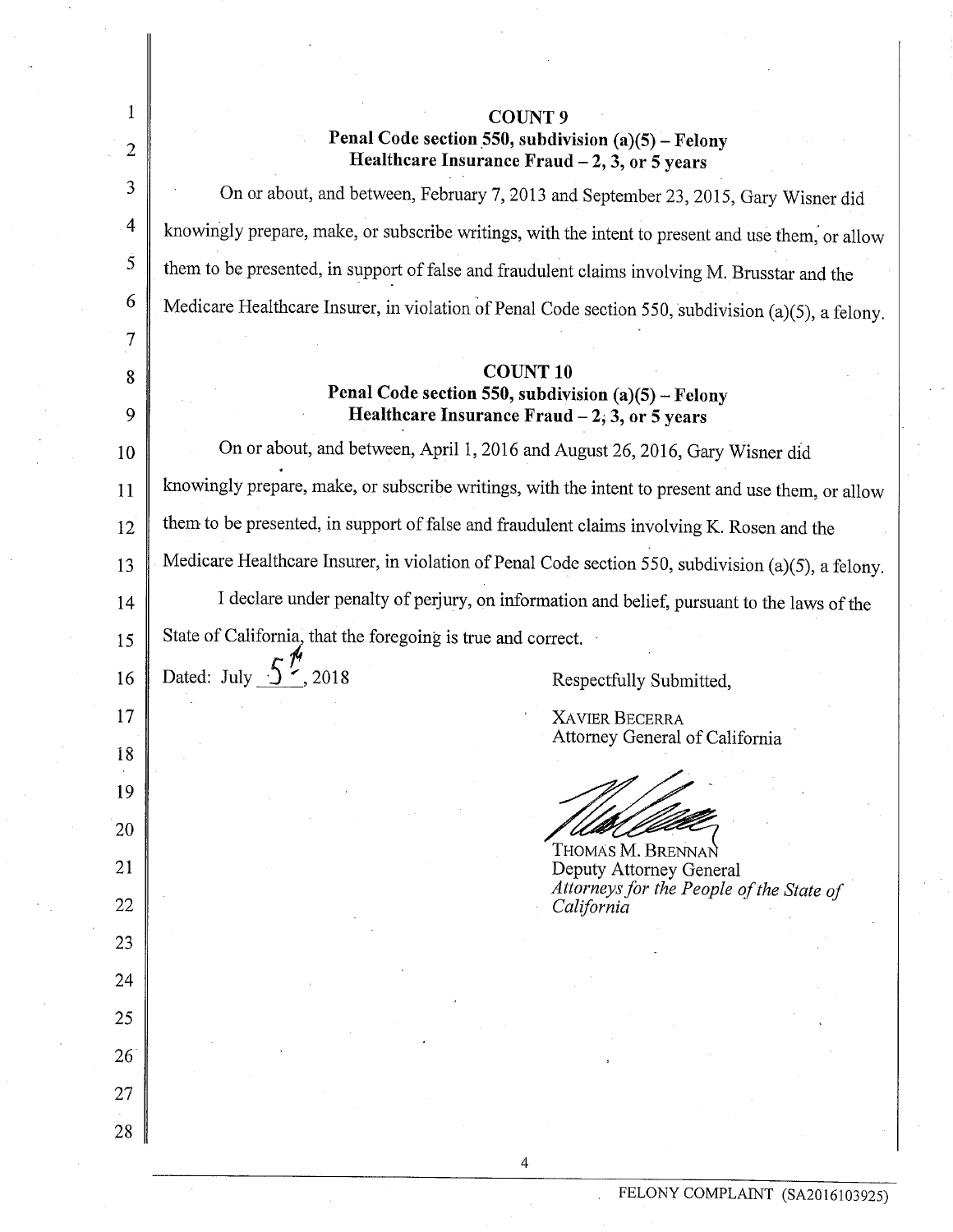## **REQUEST FOR DISCOVERY**

|                | <b>REPORT FOR DISCO / ERT</b>                                                                          |  |  |  |  |
|----------------|--------------------------------------------------------------------------------------------------------|--|--|--|--|
| $\overline{2}$ | Pursuant to Penal Code section 1054.5, subdivision (b), the People request from defendant              |  |  |  |  |
| 3              | and defense counsel all materials and information required to be disclosed to the prosecution by       |  |  |  |  |
| $\overline{4}$ | the defense under the authority of Penal Code section 1054.3, including the following:                 |  |  |  |  |
| 5              | 1.<br>The names and addresses of persons, other than the defendants, whom the                          |  |  |  |  |
| 6              | defendants intend to call as witnesses at trial. [Pen. Code § 1054.3, subd. (a)].                      |  |  |  |  |
| $\tau$         | 2.<br>Any relevant written or recorded statements of persons whom the defendants                       |  |  |  |  |
| 8              | intend to call as witnesses at trial. [Pen. Code $\S$ 1054.3, subd. (a)].                              |  |  |  |  |
| 9              | 3.<br>Any reports of the statements of persons whom the defendants intend to call as                   |  |  |  |  |
| 10             | witnesses at trial. [Pen. Code $\S 1054.3$ , subd. (a)].                                               |  |  |  |  |
| 11             | 4.<br>Any reports or statements of experts made in connection with the case. [Pen. Code                |  |  |  |  |
| 12             | § 1054.3, subd. (a)].                                                                                  |  |  |  |  |
| 13             | 5.<br>Any results of physical or mental examinations, scientific tests, experiments or                 |  |  |  |  |
| 14             | comparisons which the defendants intend to offer in evidence at the trial. [Pen. Code § 1054.3,        |  |  |  |  |
| 15             | subd. $(a)$ ].                                                                                         |  |  |  |  |
| 16             | 6.<br>Any real evidence which the defendant intends to offer in evidence at the trial.                 |  |  |  |  |
| 17             | [Pen. Code § 1054.3, subd. (a)].                                                                       |  |  |  |  |
| 18             | This is a continuing request for the above information. If the information becomes                     |  |  |  |  |
| 19             | available at a future time, the prosecution, by this request, asks that it be immediately disclosed to |  |  |  |  |
| 20             | the prosecution.                                                                                       |  |  |  |  |
| 21             |                                                                                                        |  |  |  |  |
| 22             |                                                                                                        |  |  |  |  |
| 23             |                                                                                                        |  |  |  |  |
| 24             |                                                                                                        |  |  |  |  |
| 25             |                                                                                                        |  |  |  |  |
| 26             |                                                                                                        |  |  |  |  |
| 27             |                                                                                                        |  |  |  |  |
| 28             |                                                                                                        |  |  |  |  |

 $5<sup>2</sup>$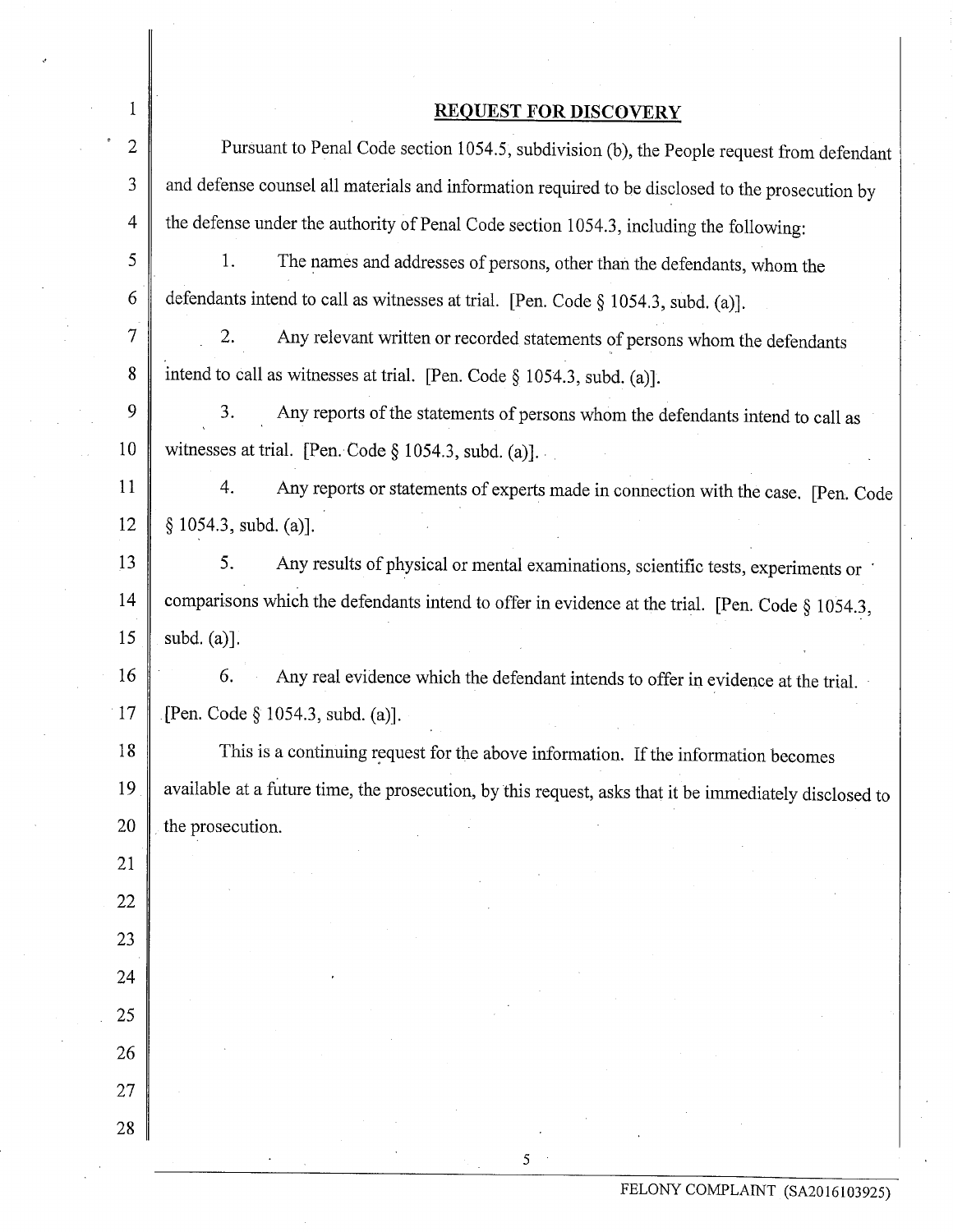| 1               |                                                                                                  |                                           |                     |  |  |
|-----------------|--------------------------------------------------------------------------------------------------|-------------------------------------------|---------------------|--|--|
|                 | <b>HOLDING ORDER</b>                                                                             |                                           |                     |  |  |
| $\overline{2}$  | Defendant GARY WISNER:                                                                           |                                           |                     |  |  |
| 3               | Based on the evidence presented at the preliminary hearing, it appears that the                  |                                           |                     |  |  |
| 4               | following offenses charged in the above Complaint have been committed and there is sufficient    |                                           |                     |  |  |
| 5               | cause to believe Defendant GARY WISNER is guilty of these offenses.                              |                                           |                     |  |  |
| 6               | Defendant has waived preliminary hearing of the offenses charged in the above                    |                                           |                     |  |  |
| $\tau$          | complaint. Exceptions/Additions/Conditions:                                                      |                                           |                     |  |  |
| 8               | IT IS ORDERED, pursuant to Penal Code section 872, it appearing that the offense(s) in           |                                           |                     |  |  |
| 9               | the within complaint have been committed, and that there is sufficient cause to believe that the |                                           |                     |  |  |
| 10              | Defendant is guilty and held to answer in Superior court to the following offenses:              |                                           |                     |  |  |
|                 | <b>COUNT</b>                                                                                     | <b>CHARGE</b>                             | <b>CHARGE</b>       |  |  |
| 12              |                                                                                                  |                                           | <b>RANGE</b>        |  |  |
| 13              | 1                                                                                                | Penal Code section $550(a)(5) - a$ Felony | $2, 3,$ or 5 years  |  |  |
| 14              |                                                                                                  | Healthcare Fraud                          |                     |  |  |
| 15 <sup>°</sup> | $\overline{2}$                                                                                   | Penal Code section $550(a)(5)$ – a Felony | $2, 3,$ or 5 years  |  |  |
| 16              |                                                                                                  | Healthcare Fraud                          |                     |  |  |
| 17              | 3                                                                                                | Penal Code section $550(a)(5)$ – a Felony | $2, 3$ , or 5 years |  |  |
| 18              |                                                                                                  | Healthcare Fraud                          |                     |  |  |
| 19              | 4                                                                                                | Penal Code section $550(a)(5)$ – a Felony | $2, 3,$ or 5 years  |  |  |
| 20              |                                                                                                  | Healthcare Fraud                          |                     |  |  |
|                 | 5                                                                                                | Penal Code section $550(a)(5)$ – a Felony | $2, 3$ , or 5 years |  |  |
|                 |                                                                                                  | Healthcare Fraud                          |                     |  |  |
|                 | 6                                                                                                | Penal Code section $550(a)(5) - a$ Felony | $2, 3$ , or 5 years |  |  |
| 24              |                                                                                                  | Healthcare Fraud                          |                     |  |  |
| 25              | 7                                                                                                | Penal Code section $550(a)(5)$ – a Felony | $2, 3,$ or 5 years  |  |  |
| 26              |                                                                                                  | Healthcare Fraud                          |                     |  |  |

 $\ddot{\phantom{a}}$